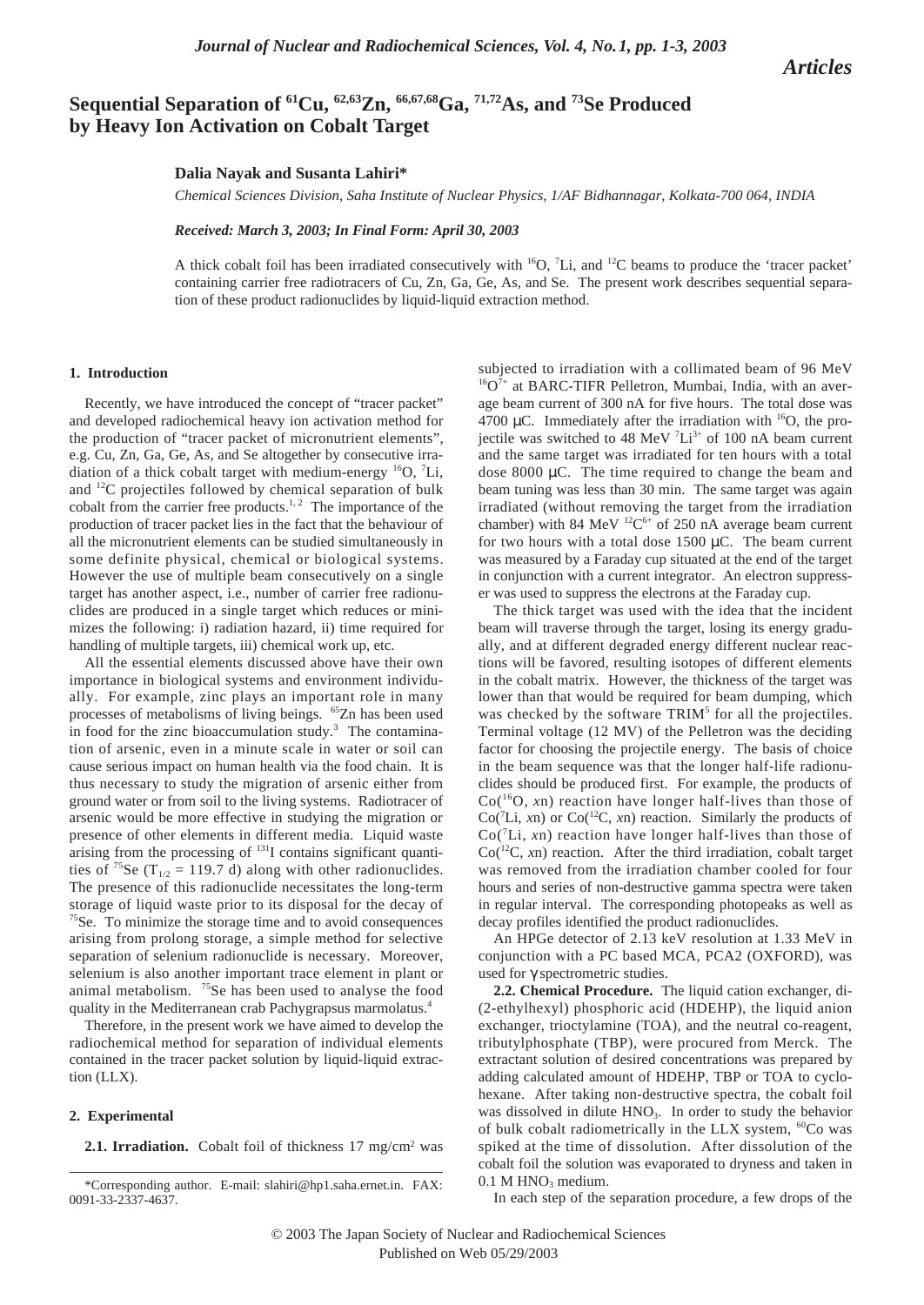active stock solution were vigorously shaken with equal volume of the aqueous and organic solutions. The resulting solution was then allowed to settle and after the disengagement the separated phases were subjected to  $\gamma$  spectrometric studies.

### **3. Results and Discussion**

Nondestructive spectrum of  $^{16}O$ ,  $^{7}Li$ , and  $^{12}C$  activated cobalt target and analysis of decay pattern confirms the presence of  ${}^{61}$ Cu,  ${}^{62,63}$ Zn,  ${}^{66,67,68}$ Ga,  ${}^{71,72}$ As, and  ${}^{73}$ Se in the matrix.

To remove bulk cobalt from the solution, extractions were carried out with varying concentrations of HDEHP and 25% NH<sub>3</sub> solution. It was found that at 1% HDEHP concentration, the bulk cobalt was transferred into the organic phase quantitatively with some amount of carrier free  ${}^{61}$ Cu and  ${}^{62,63}$ Zn. The extraction of cobalt from the aqueous phase may be due to the formation of the cationic ammine complex, which was extracted by the cationic exchanger HDEHP. To prevent copper and zinc extraction TBP was mixed with HDEHP. Extractions with 1% HDEHP and 10% TBP mixture  $(v/v =$ 3:7) removed 92% bulk cobalt from the aqueous phase in a single run (Figure 1). Cu (20%) and Zn (13%) were also partly extracted with bulk cobalt in this condition. Extractions for three times in this condition removed almost all the bulk cobalt into the organic phase leaving the carrier free product radionuclides in the aqueous phase.

The ammoniacal solution containing  ${}^{61,62}Cu$ ,  ${}^{62,63}Zn$ , 66,67,68Ga, 71,72As, and 73Se was shaked with 5% HDEHP. In this condition, 61,62Cu and 62,63Zn were extracted into the organic phase leaving 66,67,68Ga, 71,72As, and 73Se in the aqueous phase. This is due to the fact that copper and zinc form  $[Cu(NH<sub>3</sub>)<sub>4</sub>]<sup>2+</sup>$ and  $[Zn(NH_3)_4]^{2+}$ , respectively, which in turn were extracted by the organic reagent HDEHP. Cu and Zn were back-extracted using 1 M HCl as an aqueous solution. Then Zn was extracted by 0.1 M TOA keeping Cu in 1 M HCl solution. Extraction of Zn by TOA from HCl medium is attributed to the fact that in HCl medium zinc forms strong anionic complexes of the type  $[ZnCl<sub>4</sub>]<sup>2-</sup>$  which were taken up completely by the anionic exchanger (Separation factor,  $S_{Zn/Cu} = 1370$ ). Zinc was backextracted using 0.1 M diethylenetriaminepentaacetic acid (DTPA) in 1 M NaOH.

The ammoniacal solution containing Ga, As, and Se was evaporated to dryness to remove ammonia and then brought into HCl medium. Gallium was extracted in the organic phase at 6 M HCl and 10<sup>−</sup><sup>3</sup> M TOA concentration. 66,67,68Ga radionuclides were transferred into the organic phase leaving As and Se completely in the aqueous phase ( $S_{Ga/Se} = 13000$ ,  $S_{Ga/As} =$ 648000). The high extractability of carrier free gallium radionuclides in a HCl medium might be explained by the formation of  $[GaCl<sub>4</sub>]<sup>-</sup>$ , which in turn was extracted by the



**Figure 1.** Extraction profile of tracer packet and bulk cobalt with 25% NH<sub>3</sub> and varying proportion of 1% HDEHP and 10% TBP ( $v/v$ ).

anionic extractant TOA.<sup>6</sup> Extracted Ga was back extracted into the aqueous phase by using 0.1 M DTPA in 1 M NaOH. Separation of As from Se was achieved when extracted with 10<sup>−</sup><sup>2</sup> M TOA and 8 M HCl. In this optimal condition, 60% of selenium was extracted in the organic phase keeping arsenic in the aqueous medium ( $S_{\text{Se/As}} = 600$ ). The reason might be due to the fact that at a particular HCl concentration Se preferably forms anionic complex  $[SeCl_6]$ <sup>2-</sup> and is extracted by the anionic extractant TOA.7 Distribution ratios at all optimal conditions have been tabulated in Table 1.

Schematically Figure 2 describes the sequential separation method of all these radionuclides.



**Figure 2.** Schematic diagram for the sequential separation of tracer packet of essential nutrient elements.

**Table 1: Distribution Ratios (***D***) of Co, Cu, Zn, Ga, As, and Se at Optimal Conditions**

| Experimental $D_{\text{Co}}$ $D_{\text{Cu}}$ $D_{\text{Zn}}$<br><b>Condition</b> |      |       |     | $D_{\rm Ga}$                                                         | $D_{As}$             | $D_{\rm Se}$                    |
|----------------------------------------------------------------------------------|------|-------|-----|----------------------------------------------------------------------|----------------------|---------------------------------|
| $25\% \text{ NH}_{3}+$<br>1% HDEHP+<br>10% TBP                                   | 10   | 0.24  |     | $0.14 \quad 1.4 \times 10^{-4} \quad 0.008 \quad 4.1 \times 10^{-4}$ |                      |                                 |
| $25\% \text{ NH}_{3}+$<br>5% HDEHP                                               | $ -$ | 132.3 | 60  | $2 \times 10^{-4}$                                                   |                      | $0.08 \quad 5.7 \times 10^{-5}$ |
| 6 M HCl<br>$10^{-3}$ M TOA                                                       |      |       |     | 386                                                                  | $6 \times 10^{-4}$   | 0.03                            |
| 8 M HCl<br>$10^{-2}$ M TOA                                                       |      |       |     |                                                                      | $1.3 \times 10^{-3}$ | 0.81                            |
| 1 M HCl<br>$10^{-1}$ M TOA                                                       |      | 0.07  | 100 |                                                                      |                      |                                 |